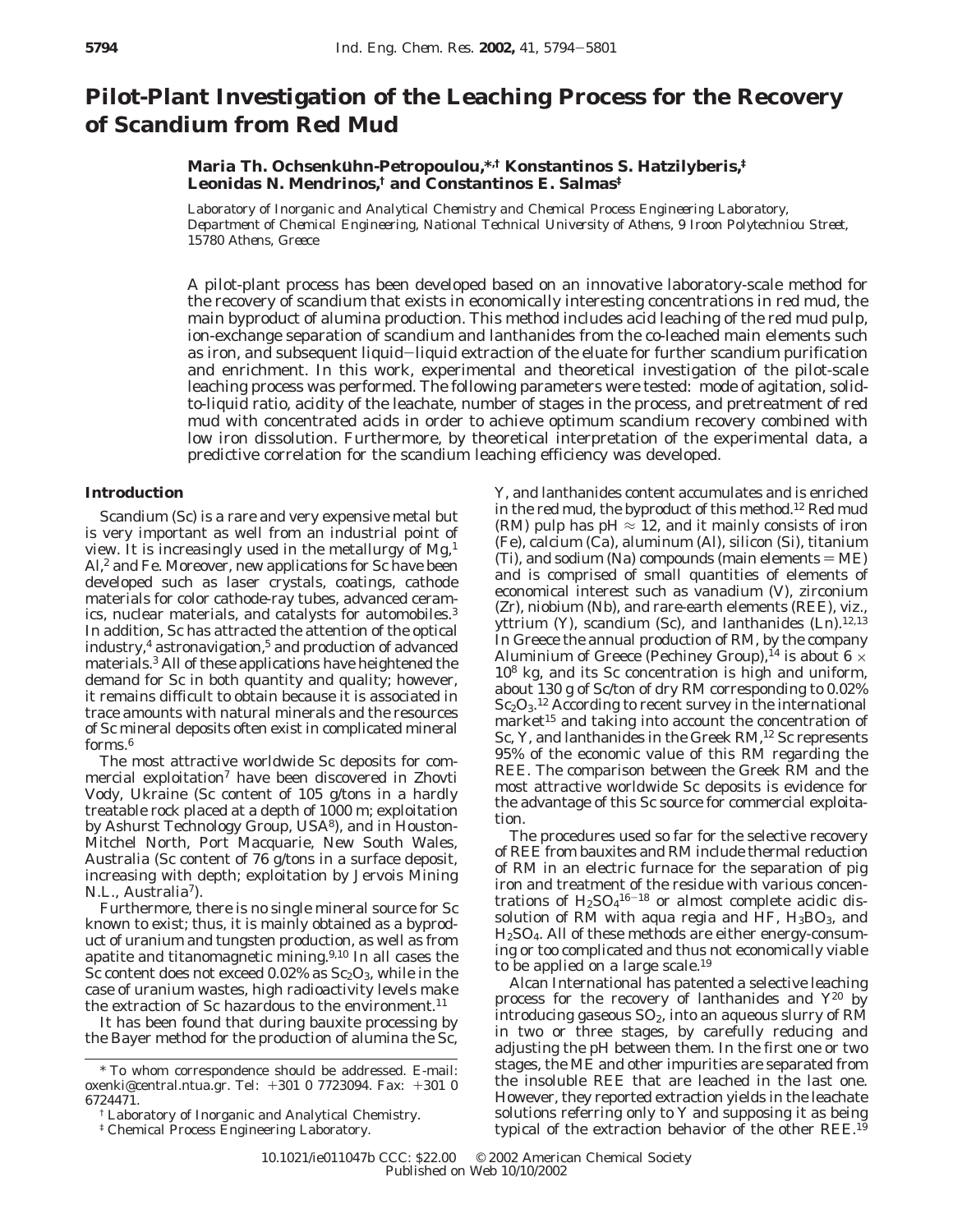An innovative method for the recovery of REE from RM and the separation of Sc was developed on a laboratory scale.<sup>19,21</sup> The method is based on the hydrometallurgical treatment of RM by leaching with dilute nitric acid and leads to a selective and efficient recovery of REE. Further separation of REE from the small percentage of the ME present in the leachate is achieved by an ion-exchange procedure, while separation of Sc from the other REE is accomplished by a liquid-liquid extraction procedure.

This innovative method was up-scaled to a pilot plant in order to investigate and optimize the various steps of the whole procedure toward industrial-scale production.22 In this work, the leaching process of the pilotscale procedure that is of critical importance for the whole method economics is theoretically and experimentally investigated, while the various parameters affecting the efficiency of this process are optimized.

#### **Leaching Process**

Leaching is a mass-transfer operation employed in the extraction of one or more soluble constituents from a solid by means of a solvent.<sup>23</sup> The mass-transfer rate within the porous solid residue is difficult to assess because it is impossible to define the shape of the channels through which transfer must take place. However, it is possible to obtain an approximate estimation of the rate of transfer from the particles to the bulk of the liquid. On the basis of the assumption of a thin film being responsible for the resistance to transfer, we can write the equation for mass transfer as

$$
\frac{\mathrm{d}m}{\mathrm{d}t} = \frac{KA(c_{\mathrm{s}} - c)}{b} \tag{1}
$$

where *<sup>A</sup>* is the area of the solid-liquid interface, *<sup>b</sup>* is the effective thickness of the liquid film surrounding the particles,  $c$  is the concentration  $(w/v)$  of the solute in the bulk of the solution at time  $t$ ,  $c_s$  is the concentration (w/v) of the saturated solution in contact with the particles, *m* is the mass of solute transferred in time *t*, and *k*′ is the diffusion coefficient. It is approximately equal to the product of the liquid-phase diffusivity *D*<sup>L</sup> and the ratio of the total molar concentration of solvent and solute to the logarithmic mean value of the solute concentration at each side of the film.23 It will be taken here as approximately constant. Therefore, the masstransfer coefficient  $K_L$  is  $K_L = k/b$ .

Considering the batch process of this work in which *V* is the total volume of solution, which will be assumed to remain constant:

$$
dm = Vdc
$$
 and  $\frac{dc}{dt} = \frac{K_L A(c_s - c)}{V}$ 

The time t taken for the concentration of the solution to rise from its initial value  $c_0 = 0$  (pure solvent is used initially) to *c* is found by integration, on the assumption that both  $K_{\text{L}}$  and A remain constant.

Rearranging and integrating,

$$
c = c_{\rm s} (1 - \mathrm{e}^{-(K_{\rm L} A^\prime V)t}) \tag{2}
$$

This shows that the solution approaches a saturated condition exponentially.

In most cases the interfacial area will tend to increase during the extraction, and when the soluble material



**Figure 1.** Schematic presentation of the Sc separation method.

forms a very high proportion of the total solid, complete disintegration of the particles may occur. Although this results in an increase in the interfacial area, the rate of extraction will probably be reduced because the free flow of the solvent will be impeded and the effective value of *b* will be increased.

## **Experimental Section**

**Separation Method.** The flow diagram of the laboratory-scale Sc separation method used, based on the innovative method described in detail elsewhere,  $19,21$  is presented in Figure 1. A batch of RM is thoroughly stirred with dilute nitric acid  $(0.6 \text{ N HNO}_3)$  under ambient temperature and pressure (acid leaching). During this process the alkaline content of the RM is neutralized by the acid solution whose normality decreases to 0.5 N. Sc, Y, and lanthanides are transferred from the RM solid particles to the liquid phase with an efficiency ranging from 50% to 75% depending on the element investigated. The ME of RM and especially iron are transferred in a small fraction to the liquid phase. The selection of the leaching acid and its normality was found to be very important for the efficient recovery of Sc and the minimization of the efficiency of Fe transfer from solid to liquid  $($  <4%); Fe is an element hardly separable from Sc because of their similar ionic radii.<sup>19</sup>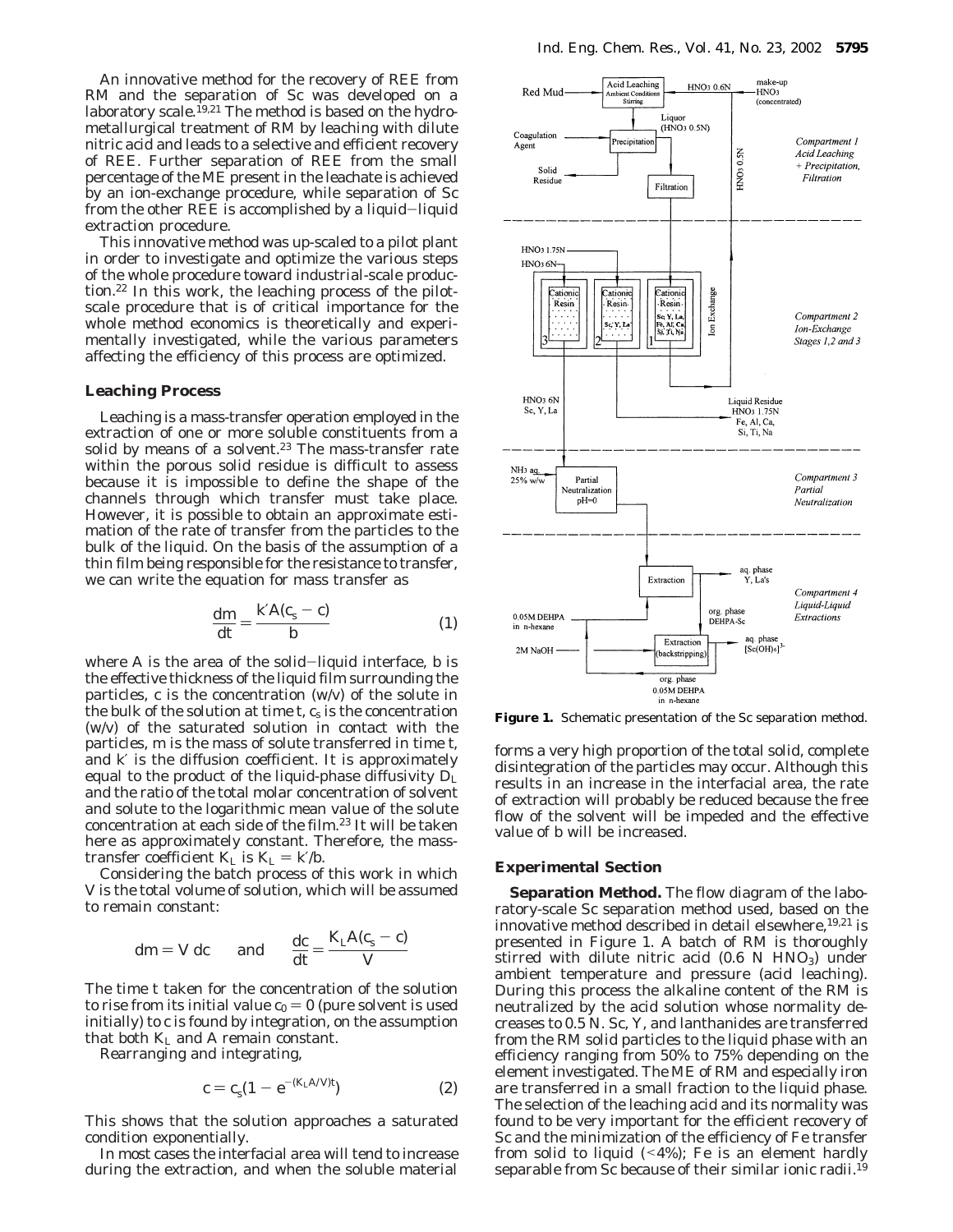|  |  |  |  |  |  |  | Table 1. Technical Data of the Leaching Process Equipment |  |  |  |
|--|--|--|--|--|--|--|-----------------------------------------------------------|--|--|--|
|--|--|--|--|--|--|--|-----------------------------------------------------------|--|--|--|

| symbol in                                  |                                                             |                                                                 |                                                 |                                                                                                 |
|--------------------------------------------|-------------------------------------------------------------|-----------------------------------------------------------------|-------------------------------------------------|-------------------------------------------------------------------------------------------------|
| Figure 2                                   | kind of equipment                                           | trade name                                                      | capacity                                        | materials of construction                                                                       |
| V <sub>1</sub>                             | spherical vessel with<br>a mechanical<br>stirrer of 0.37 kW | <b>QVF/Iludest Gmbh</b>                                         | 100L                                            | glass vessel. stirrer:<br>SS shaft coated<br>with PTFE,<br><b>PTFE</b> paddles<br>$(140$ mm $)$ |
| V <sub>2</sub>                             | cylindrical vessel                                          | <b>NALGENE</b>                                                  | 100L                                            | <b>LDPE</b>                                                                                     |
| V <sub>3</sub>                             | spherical vessel                                            | <b>QVF/Iludest Gmbh</b>                                         | 50 L                                            | glass                                                                                           |
| V15                                        | cylindrical vessel                                          | <b>NALGENE</b>                                                  | 100L                                            | <b>LDPE</b>                                                                                     |
| F1                                         | filter with a cylindrical<br>textile cartridge              | filter shell: Iludest Gmbh                                      | height: $0.5 \text{ m}$                         | glass                                                                                           |
|                                            |                                                             | cartridge: SARTORIUS,<br><b>SARTOPURE PP2</b><br>(depth filter) | porosity: $8 \mu m$                             |                                                                                                 |
| F2                                         | filter with a cylindrical<br>textile cartridge              | filter shell: Iludest Gmbh                                      | height: $0.5 \text{ m}$                         | glass                                                                                           |
|                                            |                                                             | cartridge: SARTORIUS,<br><b>SARTOPURE PP2</b><br>(depth filter) | porosity: $1.2 \mu m$                           |                                                                                                 |
| <b>VP</b>                                  | diaphragm vacuum<br>pump                                    | Vacuubrand ME 4C                                                | $3.4 \text{ m}^3/\text{h}$ .<br>$P > 80$ mbar-a | wetted parts: PTFE                                                                              |
| pipes                                      |                                                             | <b>Iludest GmbH</b>                                             | o.d. 11 mm<br>(i.d. 9 mm)                       | <b>PTFE</b>                                                                                     |
| piping instruments<br>(valves, tees, etc.) |                                                             | miscellaneous                                                   |                                                 | PTFE, PE, PP, PVC                                                                               |

After the stirring stage, the suspension is allowed to rest and a coagulation agent (polymer electrolyte Praestol of 1‰ (w/v), Stockhausen) is added in a ratio of 1:200 (v/v), enabling the rapid precipitation of the solid particles. Then the liquid phase is directly led to a filtration unit consisting of two filters, a prefilter of 8  $\mu$ m porosity and a filter of 1.2  $\mu$ m porosity, appropriately selected as a result of a particle size investigation of the RM after the leaching process.

The clear liquid product of the leaching process flows through a column containing a strong acid cationic resin of the hydrogen form (Purolite C-100H; first stage of the ion-exchange process; Figure 1, Ion Exchange No. 1), resulting in the quantitative retention of the cations.  $HNO<sub>3</sub>$  (0.5 N) without impurities is obtained as the effluent, which by mixing with the proper proportion of concentrated  $HNO<sub>3</sub>$  can be reused as the leaching solvent of the process. In the second stage of the ionexchange process (Figure 1, Ion Exchange No. 2), 1.75 N HNO3 passes through the cationic resin and elutes the ME from the resin, leaving Sc, Y, and lanthanides in the column. This acidic solution could find a potential use as a neutralization medium of the alkaline waste RM of a nearby installed alumina production plant. The third stage of the ion-exchange process (Figure 1, Ion Exchange No. 3) is the elution of Y, Sc, and lanthanides by using  $6 \text{ N HNO}_3$ . Subsequently, the effluent of the third stage is partially neutralized up to  $pH = 0$ , through the addition of the appropriate proportion of an aqueous NH<sub>3</sub> solution [25% (w/w)]. This value of pH  $= 0$ , which in this case is very critical for the separation of Sc from Y and the lanthanides, was established through laboratory-scale extraction process testing.<sup>21</sup> The final acid solution ( $pH = 0$ ) is transferred to a mixer-settler, where it is thoroughly mixed in countercurrent with a 0.05 M solution of DEHPA in *n*hexane. The best ratio of the aqueous-to-organic phase is found to be 10:1 (v/v) and the contact time at least 5 min.<sup>19,21</sup> At  $pH = 0$ , during mixing, Sc cations are extracted with DEHPA, while the other REE remain in the aqueous phase. The extracted Sc in the organic phase is then backstripped with 2 M NaOH (i.e., organic-to-aqueous phase  $= 1:1$ ) for a contact time of at

least 5 min. Therefore, an alkaline solution of the scandium hydroxo complex  $[{\rm Sc}({\rm OH})_{6}{}^{3-}]$  is produced, and the organic phase containing DEHPA/*n*-hexane is recycled. The Sc-rich aqueous solution leads, by use of appropriate processes, to scandium oxide or metallic Sc.

**Pilot-Plant Setup.** The pilot plant corresponding to the flow diagram (Figure 1) was designed and built in the Semi-Industrial Laboratory of the NTUA Chemical Engineering Department (Athens, Greece). NTUA personnel performed the design, and the construction was accomplished in collaboration with the German company Iludest Destillationsanlagen GmbH. All of the main parts of the pilot plant were made of glass (QVF; Table 1). The plant has a nominal capacity (batch) of 5 kg of RM in pulp form (∼50% water content), and it operates under ambient pressure and temperature conditions. It is supplied with safety devices, emergency sprinklers, and a ventilation system (chemical gases exhauster), as well as with two auxiliary networks: a compressed air one, which is used for the agitation of the liquids contained in the vessels, and a vacuum network, which is used for filling of the plant vessels with liquids from external tanks.

The pilot plant has been designed for batch operation. The processes comprising a full operation cycle (i.e., full treatment of a RM batch) are performed in series (one after the other). The plant performance is based on the principle of compartmentalization. According to this principle, a specific process is performed in a specific part of the total equipment (compartment, shown in Figure 1) which can be isolated from the rest of the units of the plant through the proper opening or closing of vanes. This mode of operation allows the safe and costeffective investigation of the different processes comprising the whole separation method.

**Leaching Procedure.** The investigation of the leaching process has been performed in the respective isolated compartment shown in Figure 2. After the RM batch has been put in the vessel V1 and the full compartment has been air-sealed from the external environment, the vacuum pump (VP) operates in order to apply the necessary vacuum inside the vessels V3 and V1 ( $\sim$  -0.4 bar⋅g at PI of F2). Thus, the 0.6 N HNO<sub>3</sub>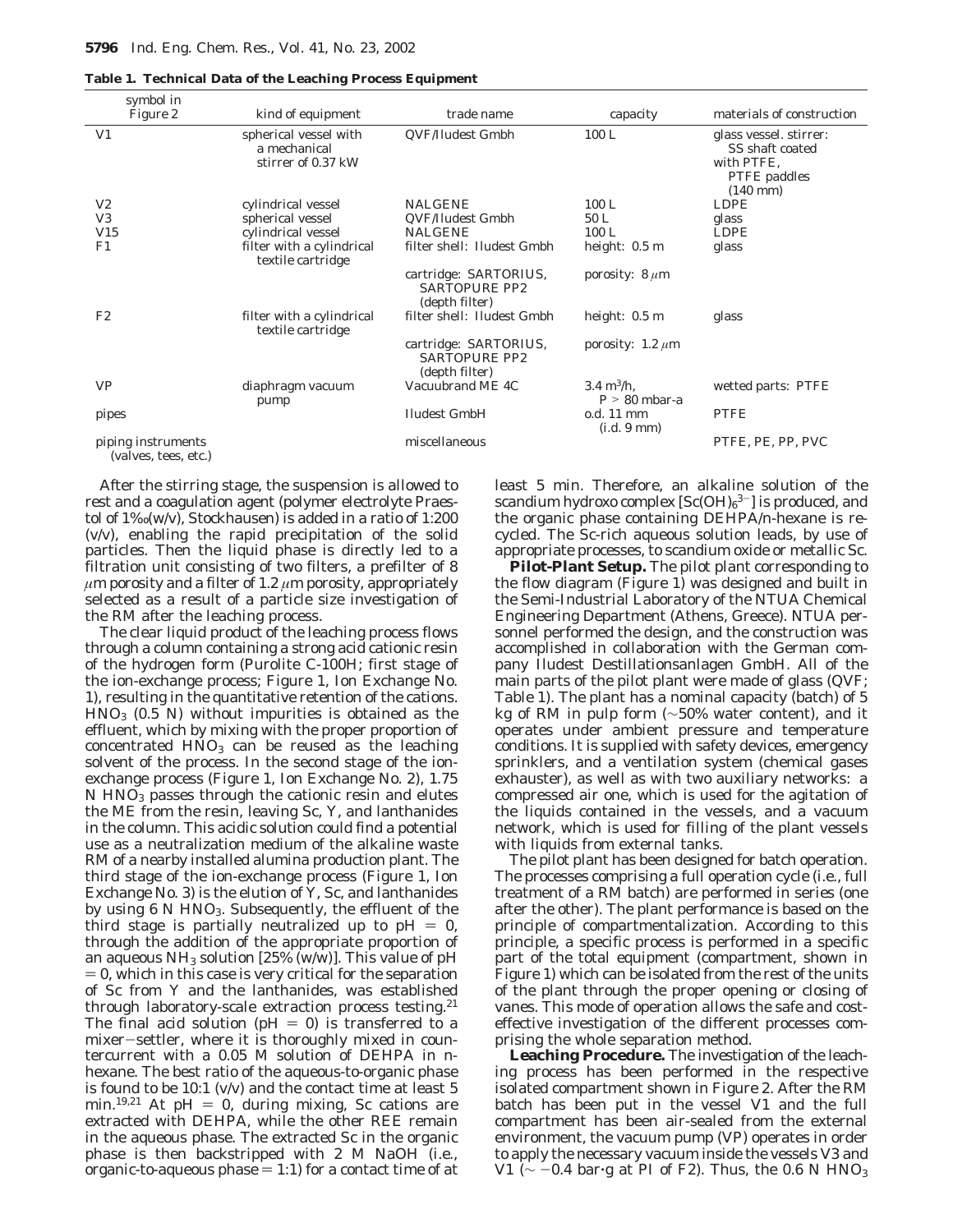

**Figure 2.** Leaching process compartment in detail.

solution contained in the V2 vessel that is open to the atmosphere is sucked to the V1, and it is dropped onto the mud under mechanical stirring. The suction of the solution is stopped, by stopping the VP and unsealing the V1 exhaust pipes, when the desired solid-to-liquid ratio is achieved in the V1 vessel. Then, a compressed air upstream  $(6-8 \text{ bar} \cdot \text{g})$  is introduced into the mixture through the bottom of the V1, while the mechanical stirrer is still operated at low speed. After the combined agitation of the mixture for the desired period, the suspension was allowed to become calm and a coagulation agent (polymer electrolyte) was added. The addition of the polymer electrolyte allows the rapid precipitation of the solid particles (∼5 min). By operation again of the vacuum pump and having the V3 air-sealed and the V1 open to the atmosphere, the liquid phase of the mixture is sucked from V1 to V3. During this transportation, the liquid phase is channeled through the filters F1 and F2, yielding a clear solution in the V3. In some experimental runs, the same batch of RM is leached with a second amount of a  $0.6$  N  $HNO<sub>3</sub>$  solution (second stage of the leaching process) by following the abovedescribed procedure. The liquid phase of the second stage is drained through the filters into the V3, which contains the first-stage product. Both products are mixed to one uniform solution by using compressed air flow into V3 after the unsealing of its exhaust pipes. The technical data of the leaching process equipment are listed in Table 1.

**Analytical Instrumentation and Procedure.** The composition of RM before and after the leaching process and the purity of the products were measured using various analytical methods in order to optimize the parameters of the leaching process. More specifically, the measurements of REE were carried out by induc-

tively coupled plasma-atomic emission spectrometry (ICP-AES)12,24,26 and X-ray fluorescence spectroscopy  $(XRF)$ ,  $12,25$  while the measurements of Al, Fe, Si, Ti, Ca, V, and Na were carried out by XRF and atomic absorption spectroscopy (AAS). It should be noted that the precision of each method and the reliability of the measurements were first tested by standard samples [standard bauxite BX-N (ANRT)<sup>27</sup>].

**(i) Reagents.** Standard solutions of Y, Sc, and lanthanides, purity > 99.999% (CPI Int., USA), and of Al, Fe, Si, Ti, Ca, V, and Na (Fluka), 1000 *µ*g/mL each, were used.

**(ii) Instrumentation**-**Analytical Procedure.** The XRF measurements were carried out with a X-ray fluorescence spectrometer (ARL, 8680S SIM/SEQ), the ICP-AES ones with a sequential analysis spectrometer (Jobin-Yvon 138 Ultrace) and the AAS ones with a Perkin-Elmer 3300 spectrometer. The dissolving of the samples for the ICP-AES and AAS measurements was achieved by a suitably developed fusion method with the ratio of sample/eutectic material  $= 1:3$  (eutectic material:  $Li_2B_4O_7$ ), at 1100 °C for 30 min.

## **Results and Discussion**

**Leaching Efficiency.** A series of RM leaching runs was performed in the first from the feed end compartment of the pilot plant. The following process parameters were investigated: (i) the mode of agitation of the mixture (i.e., mechanical stirring and/or compressed air bubbling upstream), (ii) the ratio of solid-to-liquid phase in the leaching mixture (w/v), (iii) the acidity of the solution at the end of the leaching process, (iv) the number of stages in the leaching process, and (v) pretreatment of RM with concentrated acids.

**(i) Mode of Agitation.** Preliminary tests showed that mechanical stirring at high speed caused a waving of the liquid, while lower speed yielded poor mixing between solid and liquid phases. The use of a compressed air upstream caused extensive bubbling inside the mixture, and a homogeneous suspension of solid particles was developed. The simultaneous use of the mechanical stirrer at low speed allowed the dispersion of air bubbles and thus better mixing. The efficiency of the mixing procedure influences greatly the efficiency of the scandium transfer from solid particles to the liquid phase  $(\eta_{\text{Sc}})$ . Therefore, most of the pilot-scale leaching runs were performed under the best available conditions of agitation (i.e., combined use of mild mechanical stirring and compressed air upstream). Investigation of the mechanical agitation at an intermediate level of speed (300-500 rpm) showed a sufficiently high process efficiency compared to that of the combined mode. Hence, certain leaching runs of this study were performed under single mechanical stirring. Table 2 shows the process parameters of some representative pilot-scale leaching runs that were performed with leaching acid  $HNO<sub>3</sub>$  and various modes of agitation. The quantitative chemical analysis of Fe and REE contained in the filtered bulk leachate solutions produced in runs  $4-6$ ,  $10-12$ , and 14 is quoted in Table 3. From the lanthanides, La and Nd were chosen as representative elements for the light rare earths (LREE), while Eu and Yb were chosen as representatives for the medium REE (MREE) and heavy REE (HREE), respectively. As can be seen from the comparison of runs 6 and 14 (runs of the same  $M_d/V$  ratio and agitation period but with different modes of agitation), the leaching efficiencies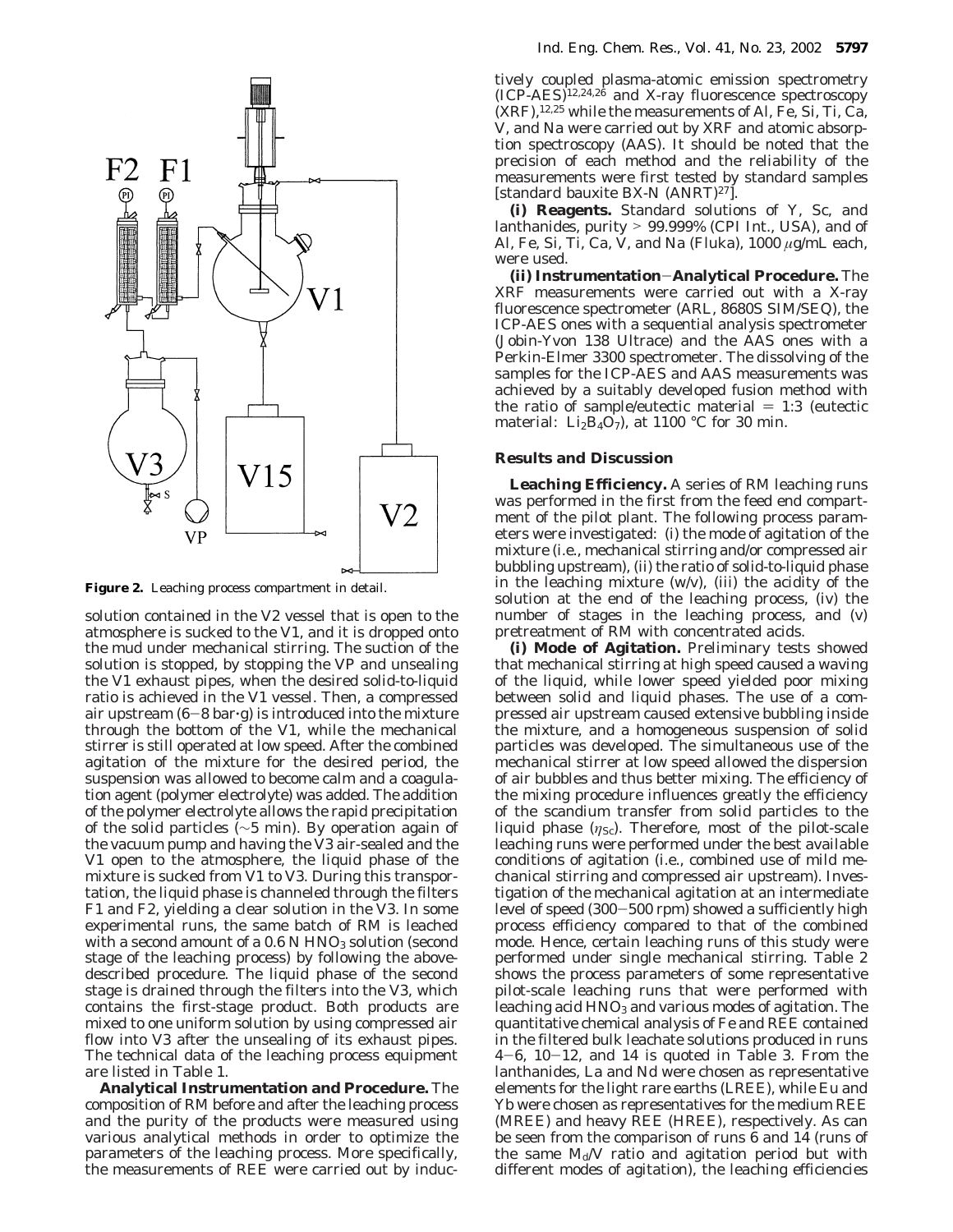| Table 2. Process Parameters of Representative Pilot-Scale Leaching Tests with Solvent HNO <sub>3</sub> and Combined Agitation |  |
|-------------------------------------------------------------------------------------------------------------------------------|--|
| [Mechanical Stirring (m), Compressed Air Upstream (a), and Combined Mechanical Stirring with Compressed Air                   |  |
| Upstream $(m/a)$                                                                                                              |  |

| run              | $\tau$ (h)       | stages           | duration (h) and<br>kind of agitation         | leaching<br>volume $V(L)$ | mass of dry<br>$RM Md$ (kg) | $M_{\rm d}/V$<br>(kg/L) |
|------------------|------------------|------------------|-----------------------------------------------|---------------------------|-----------------------------|-------------------------|
|                  | 0.5              | $1$ of $1$       | 0.5 <sub>m</sub>                              | 50                        | 5                           | 0.100                   |
| $\boldsymbol{2}$ | 0.5              | $1$ of $1$       | 0.5 <sub>m</sub>                              | 51.5                      |                             | 0.097                   |
| 3                | 0.5              | $1$ of $1$       | 0.5 <sub>m</sub>                              | 53                        | 5                           | 0.094                   |
| 4                | 0.5              | $1$ of $2$       | $0.3 m + 0.15 m/a$                            | 25                        | 0.5                         | 0.020                   |
| 5                | $1 (=0.5 + 0.5)$ | $1 + 2$ of 2     | $2 \times (0.3 \text{ m} + 0.15 \text{ m/a})$ | 50                        | 0.5                         | 0.010                   |
| 6                | 0.5              | $1$ of $2$       | $0.5 \text{ m/a}$                             | 25                        | 0.5                         | 0.020                   |
| 7                | $1 (=0.5 + 0.5)$ | $1 + 2$ of 2     | $2 \times 0.5$ m/a                            | 50                        | 0.5                         | 0.010                   |
| 8                | 0.5              | $1$ of $2$       | $0.5 \text{ m/a}$                             | 25                        | 0.5                         | 0.020                   |
| 9                | $1 (=0.5 + 0.5)$ | $1 + 2$ of 2     | $2 \times 0.5$ m/a                            | 50                        | 0.5                         | 0.010                   |
| 10               |                  | $1$ of $3$       | $1 \text{ m/a}$                               | 31.8                      | 2.5                         | 0.079                   |
| 11               | $2 (=1 + 1)$     | $1 + 2$ of 3     | $2 \times 1$ m/a                              | 61.8                      | 2.5                         | 0.040                   |
| 12               | $3 (=1 + 1 + 1)$ | $1 + 2 + 3$ of 3 | $3 \times 1$ m/a                              | 111.8                     | 2.5                         | 0.022                   |
| 13               | $1 (=0.5 + 0.5)$ | $1 + 2$ of 2     | $2 \times (0.3 \text{ m} + 0.15 \text{ m/a})$ | 50                        |                             | 0.020                   |
| 14               | 0.5              | $1$ of $1$       | 0.5 <sub>m</sub>                              | 50                        |                             | 0.020                   |
| 15               | $\overline{2}$   | $1$ of $1$       | 2m                                            | 50                        |                             | 0.020                   |

*<sup>a</sup>* Example: description of runs 4 and 5. First stage (run 4): 0.3 h agitation with mechanical stirring (m), 0.15 h combined agitation of mechanical stirring plus introduction of compressed air upstream  $(m/a)$  and 0.05 h resting (total duration  $\tau = 0.5$  h). Second stage: The RM batch of the first stage was leached with fresh 0.6 N HNO<sub>3</sub> of the same quantity as that by the first stage. Duration: 0.3 h agitation with mechanical stirring (m), 0.15 h combined agitation (m/a) and 0.05 h resting (total duration  $\tau = 0.5$  h). The leachate of the second stage was mixed with that of the first. This is the product of run 5, which corresponds to the sum of the leaching volumes of both stages and to the leaching duration characterized as  $0.5 h + 0.5 h$ .

**Table 3. Quantitative Chemical Analysis of ME and REE Contained in the Filtered Bulk Leachate Solutions Produced in Runs 4**-**6, 10**-**12, and 14 of Table 2***<sup>a</sup>*

|           | run $4$                     |                 | run 5                       |                 | run 6                       |                 | run <sub>10</sub>           |                 | run <sub>11</sub>           |                 | run $12$                    |                 | run $14$                    |                 |
|-----------|-----------------------------|-----------------|-----------------------------|-----------------|-----------------------------|-----------------|-----------------------------|-----------------|-----------------------------|-----------------|-----------------------------|-----------------|-----------------------------|-----------------|
| element   | initial<br>quantity<br>(mg) | %<br>efficiency | initial<br>quantity<br>(mg) | %<br>efficiency | initial<br>quantity<br>(mg) | %<br>efficiency | initial<br>quantity<br>(mg) | %<br>efficiency | initial<br>quantity<br>(mg) | %<br>efficiency | initial<br>quantity<br>(mg) | %<br>efficiency | initial<br>quantity<br>(mg) | %<br>efficiency |
| Fe        | 146.0 $\times$<br>$10^{3}$  | 2.7             | 146.0 $\times$<br>$10^{3}$  | 3.3             | 146.0 $\times$<br>$10^{3}$  | 3.3             | 850.2 $\times$<br>$10^{3}$  | 1.9             | $850.2 \times$<br>$10^{3}$  | 2.6             | $850.2 \times$<br>$10^{3}$  | 3.7             | 292.0 $\times$<br>$10^{3}$  | 2.4             |
| <b>Sc</b> | 60.6                        | 53.6            | 60.6                        | 68.0            | 60.6                        | 52.5            | 313.8                       | 50.7            | 313.8                       | 67.9            | 313.8                       | 72.5            | 121.2                       | 52.0            |
| Y         | 60.1                        | 39.5            | 60.1                        | 50.6            | 60.1                        | 40.7            | 252.0                       | 52.5            | 252.0                       | 61.0            | 252.0                       | 64.9            | 120.2                       | 42.0            |
| La        | 59.5                        | 24.6            | 59.5                        | 36.0            | 59.5                        | 23.9            | 311.0                       | 37.3            | 311.0                       | 40.0            | 311.0                       | 44.3            | 119.0                       | 25.4            |
| Nd        | 49.1                        | 39.3            | 49.1                        | 53.8            | 49.1                        | 35.9            | 260.8                       | 48.8            | 260.8                       | 43.3            | 260.8                       | 47.4            | 98.1                        | 38.8            |
| Eu        | 2.2                         | 40.5            | $2.2\,$                     | 60.4            | 2.2                         | 39.1            | 12.9                        | 32.5            | 12.9                        | 39.9            | 12.9                        | 43.5            | 4.5                         | 40.3            |
| Yb        | 7.0                         | 43.2            | 7.0                         | 62.0            | 7.0                         | 42.8            | 38.2                        | 44.3            | 38.2                        | 69.4            | 38.2                        | 69.4            | 13.9                        | 42.1            |

*<sup>a</sup>* The analysis is expressed in terms of the leaching process efficiency regarding the initial element quantity in the RM batch. % efficiency for an element  $X = \eta_X \times 100$ .

for Sc and lanthanides appear to be similar. This fact shows that single mechanical stirring at an intermediate speed could offer sufficient high efficiency compared to that of the combined agitation, especially for low  $M_d/V$ ratios of the leaching process.

**(ii) Ratio of Solid-to-Liquid Phase.** The variation of the experimentally measured final scandium concentration (w/v) in the bulk leachate solution with the ratio of the mass of the dry RM batch  $(M_d)$  to the leaching volume (*V*) is illustrated in Figure 3. The parameter of this graph is the duration of the leaching runs (h). As can be seen from Figure 3, the concentration of scandium in the bulk leachate solution increases by increasing the ratio  $M_d/V$ . These experimental measurements could be interpreted through eq 2 by substitution of time *t* with the full leaching period *τ* of each leaching test (Table 2). Also the volume of the leaching mixture could be approximated with the solvent volume *V* because only low  $M_d/V$  ratios were involved in the accomplished leaching tests. The area *<sup>A</sup>* of the solid-liquid interface is proportional to the number of solid particles participating in the process and, consequently, to the amount of RM  $(M_d)$ . The ratio between *A* and  $M_d$  is the fraction of the total specific surface area of RM particles that participates in the leaching process ( $S = A/M_d$ ). The RM particles are mainly comprised of compounds of ME that show a low dissolution in the leaching process under consideration. Therefore, the removal of rare earths



**Figure 3.** Sc concentration  $(c_{Sc})$  in the bulk solution at the end of each leaching run versus the ratio  $(M_d/V)$  of dry RM weight (kg) to leachate solution volume (L). Symbols are indicative for the duration of mixture agitation as follows: (O) 0.5 h, ( $\square$ ) 1 h, ( $\triangle$ ) 2 h,  $(\Diamond)$  3 h. The solid curve represents the theoretical fitting of eq 4. The dashed curves define graphically the margin of the average prediction error (13%).

from the solid particles is expected to cause minor changes to their physical structure, avoiding substantial particle shrinkage and conserving their approximately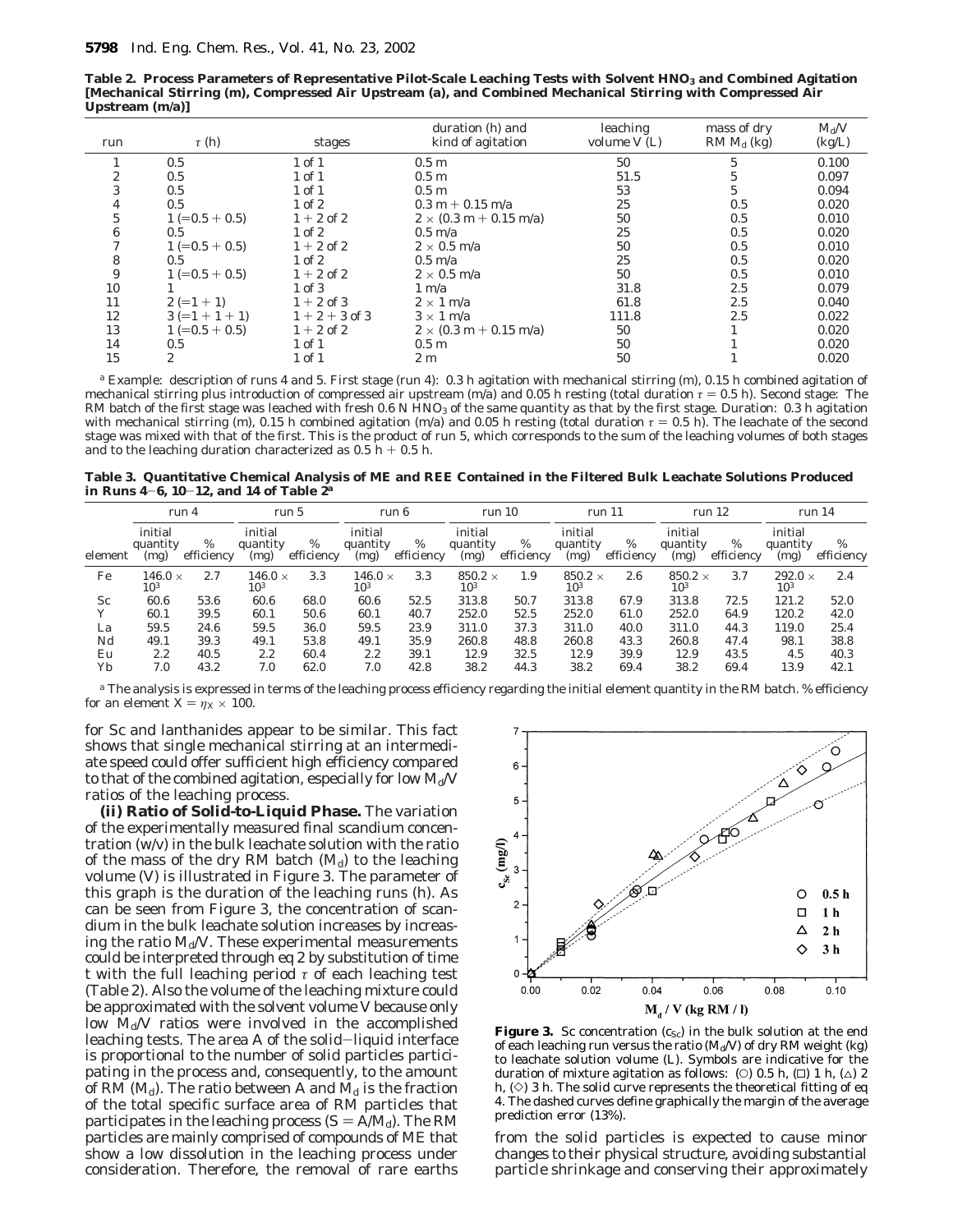constant external surface areas. This fact matches the well-known unreacted-core model, valid for the fluidparticle chemical reactions<sup>28</sup> referring mainly to the iron, which is the most abundant element in the RM.19,21,22 According to this model, the reaction occurs first at the outer surface of the particle, and then the reaction zone moves into the solid, leaving behind completely converted material and inert solid. The ratecontrolling step in general can be either a diffusion step or a chemical reaction one. In the case of the leaching process, the rate-controlling step is usually the diffusion through the fluid film surrounding the particle.<sup>23</sup> This rate is strongly dependent on the external surface area of the particles. Although the unreacted-core model can be supposed for the dissolution of rare earths (reactant) and ME (inert) during the leaching process, the model cannot be directly applied to this process because of existing deviations of uncertain influence. Such deviations are the partial, but relatively low, dissolution of RM ME and the mechanical particle size reduction due to the applied agitation. Nevertheless, the assumption of a constant  $A/M_d$  ratio during leaching tests ( $A = SM_d$ , where  $S =$  constant) provides the necessary theoretical simplicity for the interpretation of the experimental data. The uncertainty for the validity of this assumption can be surpassed if the meaning of the *S* parameter changes from that of an instant magnitude to that of a time-weighted average.

Taking into account the above considerations, the form of eq 2 that interprets the experimental results of Table 3 is

$$
c_{\rm Sc} = c_{\rm s} (1 - e^{-K_{\rm L} St(M_{\rm d}/V)}) \tag{3}
$$

It is depicted in Figure 3 that leaching tests of the same  $M_d/V$  ratios but of different leaching periods show slight variation of the final Sc concentration compared to the experimental error margin. This fact indicates that the leaching periods used in this work were long enough to allow one to approach the state of equilibrium between the participating ions in the leaching solution. Therefore, the time-dependent part of eq 3 is considered to remain constant for the full set of experimental tests, i.e.,  $e^{-K_L S t/w} \approx$  constant, where *w* is the unary operator for dimension correction. Additionally, the effect of the agitation period in the process efficiency could be indicative of the role of mass transfer as the controlling step of this process evolution. The neutralization reaction and the cation dissolution in the saturated solution in contact with the solid particles are generally rapid steps, a fact consistent with the previous assumption.

For the  $M_d/V$  ratios used in this work, the general expression of eq 3, which is described by eq 4, can be fitted to the respective experimental data of Figure 3 through nonlinear least-squares regression, where  $p_1 =$ 

$$
c_{\rm Sc}(M_{\rm d}/V) = p_1(1 - p_2^{W(M_{\rm d}/V)}) \tag{4}
$$

 $c_s^* \approx$  constant (mg/L),  $p_2 = e^{-K_L S t/w} \approx$  constant, and *w*  $= 1$  L/kg.

Thus, the regression on the experimental data of  $c_{Sc}$ ( $M_d$ /*V*) with use of the Marquardt-Levenberg optimization method was found to be  $p_1 = c_s^* = 15.03$  mg/L and  $p_2 = e^{-K_L S t/w} = 0.00635$ , with an average prediction error of 13%, which does not exceed 20%. The solid curve illustrated in Figure 3 is the graphical presentation of the determined function. The dashed curves define

graphically the margin of the average prediction error. It is mentioned that, in general, the prediction error is not exclusively related with the experimental error, but it includes possible deviations between the assumptions of the theoretical model and the real experimental conditions. Such assumptions valid for eq 4 could be the independence from the leaching duration and the constant ratio between  $A$  and  $M_d$  during a full leaching test. Also, eq 3 shows that the Sc concentration in the saturated solution in contact with the RM particles (*c*s) is approximately constant during the evolution of each individual leaching test (i.e., with a given  $M_d/V$  ratio). Nevertheless, this concentration seems to increase with increasing  $M_d/V$  ratio and to approach a maximum value  $(c<sub>s</sub><sup>*</sup>)$  in the case of extremely high  $M_d/V (\approx 1)$ . It should be noted though that, in this case, other parameters such as poor mixing between solid and liquid phases because of the high  $M_d/V$  ratio or a very high ionic strength of the resulting leaching liquid because of the dissolution of ME, parameters that are not taken into account in the range of the  $M_d/V$  ratios used in this work, may lower the experimental yields for the Sc concentration, from the predicted maximum  $(c<sub>s</sub><sup>*</sup>)$  value. The calculated parameter  $p_1$  of eq 4 represents this maximum value of the saturated solution  $(c_s^*)$  and shows that the accomplished pilot-scale leaching runs yielded a Sc concentration in the bulk leachate solution of up to 3 times less than  $c_s^*$ .

Furthermore, using eq 4 and the necessary process parameters (Table 2) can produce theoretical predictions of the Sc efficiency (*η*<sub>Sc</sub>) for leaching periods exceeding 0.5 h. Substituting in eq 4  $c_{Sc}$  with  $m_{Sc}/V$  and using the relationships  $\eta_{\rm Sc} = m_{\rm Sc}/m_{\rm Sc,RM}$  and  $C_{\rm Sc,RM} = m_{\rm Sc,RM}/M_{\rm d}$ ,

$$
\eta_{\rm Sc} = \frac{15.03}{(M_{\rm d}/V)C_{\rm Sc,RM}} [1 - 0.00635^{(M_{\rm d}/V)(1 \text{ L/kg})}] \tag{5}
$$

where  $C_{\text{Sc,RM}}$  is the w/w concentration of Sc in the dry RM (mg of Sc/kg of dry RM),  $M_d$  is expressed in kg of dry RM, and *V* is in L.

**(iii) Acidity of the Solution at the End of the Leaching Process.** The effect of the acidity in the efficiency of the leaching procedure was studied by slightly varying the amount and concentration of  $HNO<sub>3</sub>$ and RM pulp, keeping the ratio  $M_d/V$  constant. The results are presented in Figure 4. Thus, for  $M_d/V = 0.1$  $\pm$  0.05, a one-stage leaching procedure with agitation time  $\tau = 0.5$  h, and a final pH between 0 and 0.5, which is the range of the optimum recovery of Sc according to laboratory-scale experiments,<sup>19</sup> it is depicted that  $η<sub>Sc</sub>$ and  $\eta_Y$  decrease by increasing the pH from 0.15 to 0.44, while  $\eta_{\text{Fe}}$  remains practically unaffected.

**(iv) Number of Stages in the Leaching Process.** Several experimental runs were performed, varying the number of stages of the leaching process, by adding successive amounts of appropriate concentrations of acid to various amounts of RM pulp, maintaining the pH constant during the whole procedure. Representative results of these experiments are shown in Figure 5, where it is depicted that, for a pH =  $0.35 \pm 0.01$  and three successive stages of treatment of the same amount of RM pulp,  $η$  and especially  $η$ <sub>Sc</sub> show a substantial increase compared to a slight increase of  $\eta_{\text{Fe}}$ .

**(v) Pretreatment of RM with Concentrated Acids.** Additionally, other pilot-scale leaching runs were performed, including initial pretreatment of the RM pulp. A representative case included 1 kg of RM in a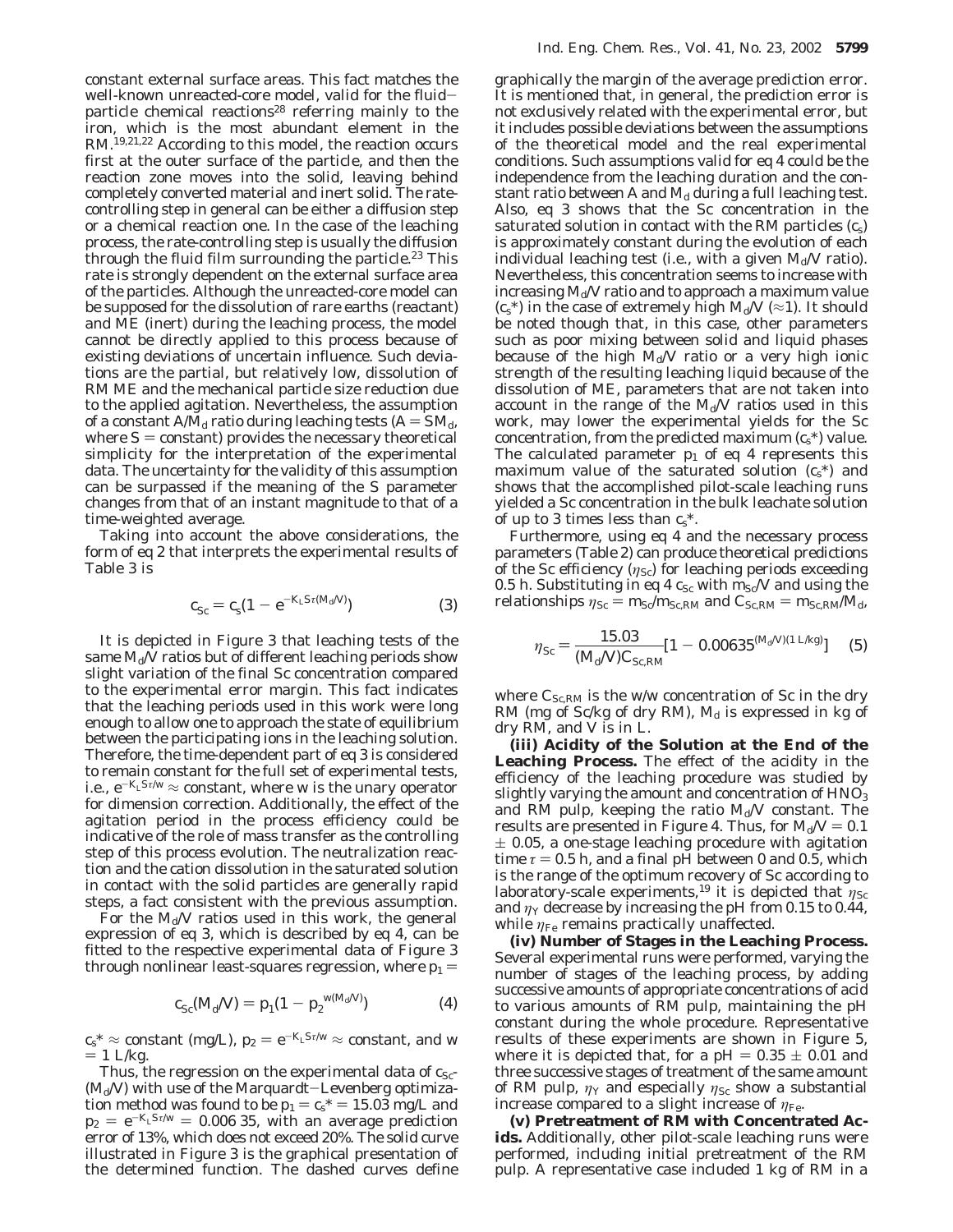

**Figure 4.** Efficiency of the leaching process for Sc, Y, and Fe versus the final pH of the leaching solution for  $M_d/V = 0.1 \pm 0.05$  kg of dry RM/L and  $\tau = 0.5$  h.



**Figure 5.** Efficiency of the leaching process for Sc, Y, and Fe versus the number of the used stages and the respective total  $M_d/V$ ratio.

dry basis and pretreatment with concentrated acids, i.e.,  $5 L$  of 6 N HNO<sub>3</sub> and 2.2 L of 12 N HCl. The resulting solution was agitated for 30 min, and then it was diluted with 0.6 N HNO<sub>3</sub> until a  $M_d/V$  ratio equal to 0.02 was achieved. The diluted solution was further agitated for 0.5 h more. Chemical analysis of the filtered bulk solution did not show a significant change of the process efficiency compared to that of the simple leaching procedure ( $\eta_{Sc} = 0.495$ ,  $\eta_{Y} = 0.370$ ,  $\eta_{Fe} = 0.028$ , and  $c_{Sc}$  $= 1.20$  mg/L).

## **Conclusions**

The highest Sc concentrations in the pilot-scale leaching tests were achieved using proper agitation and increased  $M_d/V$  ratios [dry RM weight (kg) to leaching acid volume (L)], as well as by increasing the number of stages of the leaching process and keeping the acidity of the bulk leachate solution at pH nearly zero. Taking

into account that process economics for the whole separation method demand a high Sc concentration in the leachate solution,<sup>22</sup> a high  $M_d/V$  ratio (equal or more than 1:10) combined with a sufficient agitation period in one stage and with a pH range between 0 and 0.2 in order to obtain the highest ratio of  $c_{\rm Sc}/c_{\rm Fe}$ , yields the most favorable results. The process economics demand for a high Sc concentration has arisen from a combination of the following reasons: (i) RM has only marginal transportation cost as being a waste, (ii) the chemical reagents needed for the full separation method have cost, and their consumption is proportional to the leachate solution volume, and so (iii) a large RM batch with a low leachate volume produces a high amount of Sc (high profit) with a low reagent consumption (low cost).

The possible industrial application of the method would include leaching equipment of continuous flow by using countercurrent RM washing in a series of appropriately designed thickeners. The operation of each industrial thickener is simulated with the operation of the pilot-scale batch leaching equipment under different initial conditions and for leaching and agitation periods equal to the possible residence time of solids for each thickener. The proposed, in this work, leaching model provides the necessary predictions of the Sc concentration and process efficiency for the design of RM leaching equipment. Furthermore, a theoretical mechanism (unreacted-core model with external diffusion control) for the explanation of this leaching process is proposed. This model approaches the separation results between scandium and iron, by taking into account the fact that these elements are released with extremely different rates from the RM particles where they were initially bound in the form of solid chemical substances. Nevertheless, the confirmation of the validity of the model for this process is a subject of further laboratory-scale kinetic testing. Also, future further experimentation in pilot-scale leaching that will be adapted on the data required from the operation model